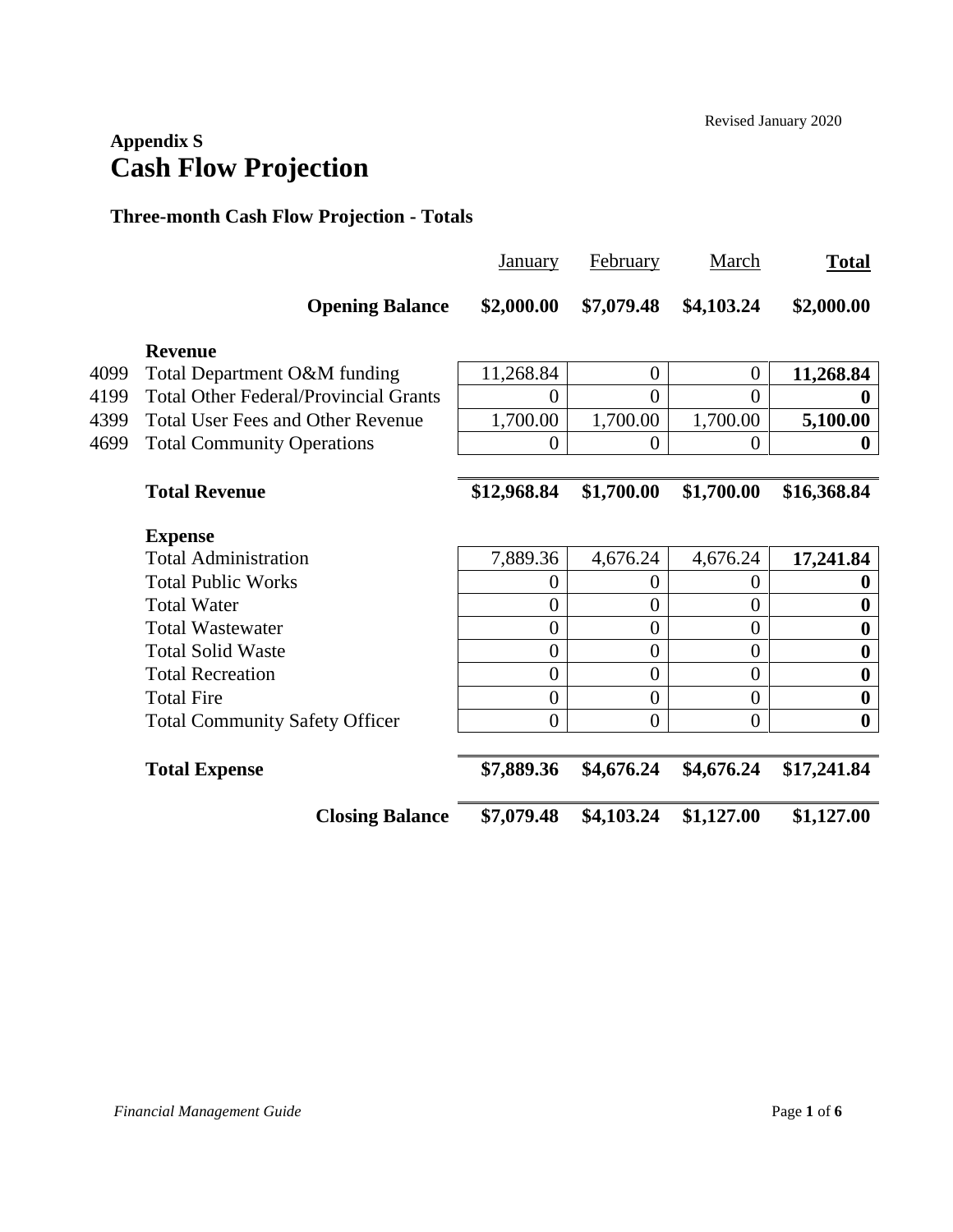Revised January 2020

### **Three-month Cash Flow Projection - Revenue**

#### **Revenue**

|      |                                          | <u>January</u>   | February       | March          | <b>Total</b> |
|------|------------------------------------------|------------------|----------------|----------------|--------------|
| 4000 | <b>Department O&amp;M Funding</b>        |                  |                |                |              |
| 4010 | Core Funding                             | 11,268.84        | $\overline{0}$ | 0              | \$11,268.84  |
| 4020 | <b>Operating Reserve</b>                 | 0                | $\overline{0}$ | 0              |              |
| 4030 | <b>NACC</b>                              | $\overline{0}$   | $\overline{0}$ | $\overline{0}$ |              |
| 4040 | Supplemental Funding                     | 0                | $\overline{0}$ | 0              |              |
| 4099 | <b>Total Department O&amp;M Funding</b>  | \$11,268.84      | \$0            | \$0            | \$11,268.84  |
| 4300 | <b>User Fees and Other Revenue</b>       |                  |                |                |              |
| 4310 | Municipal Tax                            | 0                | $\overline{0}$ | 0              |              |
| 4320 | Water and Wastewater Services            | 1,700.00         | 1,700.00       | 1,700.00       | 5,100.00     |
| 4330 | <b>Solid Waste Services</b>              | $\left( \right)$ | $\overline{0}$ | 0              |              |
| 4340 | Rentals                                  | 0                | $\overline{0}$ | 0              |              |
| 4350 | Licences/Permits/Fees                    | $\overline{0}$   | $\overline{0}$ | 0              |              |
| 4360 | Interest                                 | $\overline{0}$   | $\overline{0}$ | 0              | 0            |
| 4370 | Gifts/Donations                          | $\Omega$         | $\theta$       | 0              | 0            |
| 4399 | <b>Total User Fees and Other Revenue</b> | \$1,700.00       | \$1,700.00     | \$1,700.00     | \$5,100.00   |
|      | <b>Total Revenue</b>                     | \$12,968.84      | \$1,700.00     | \$1,700.00     | \$16,368.84  |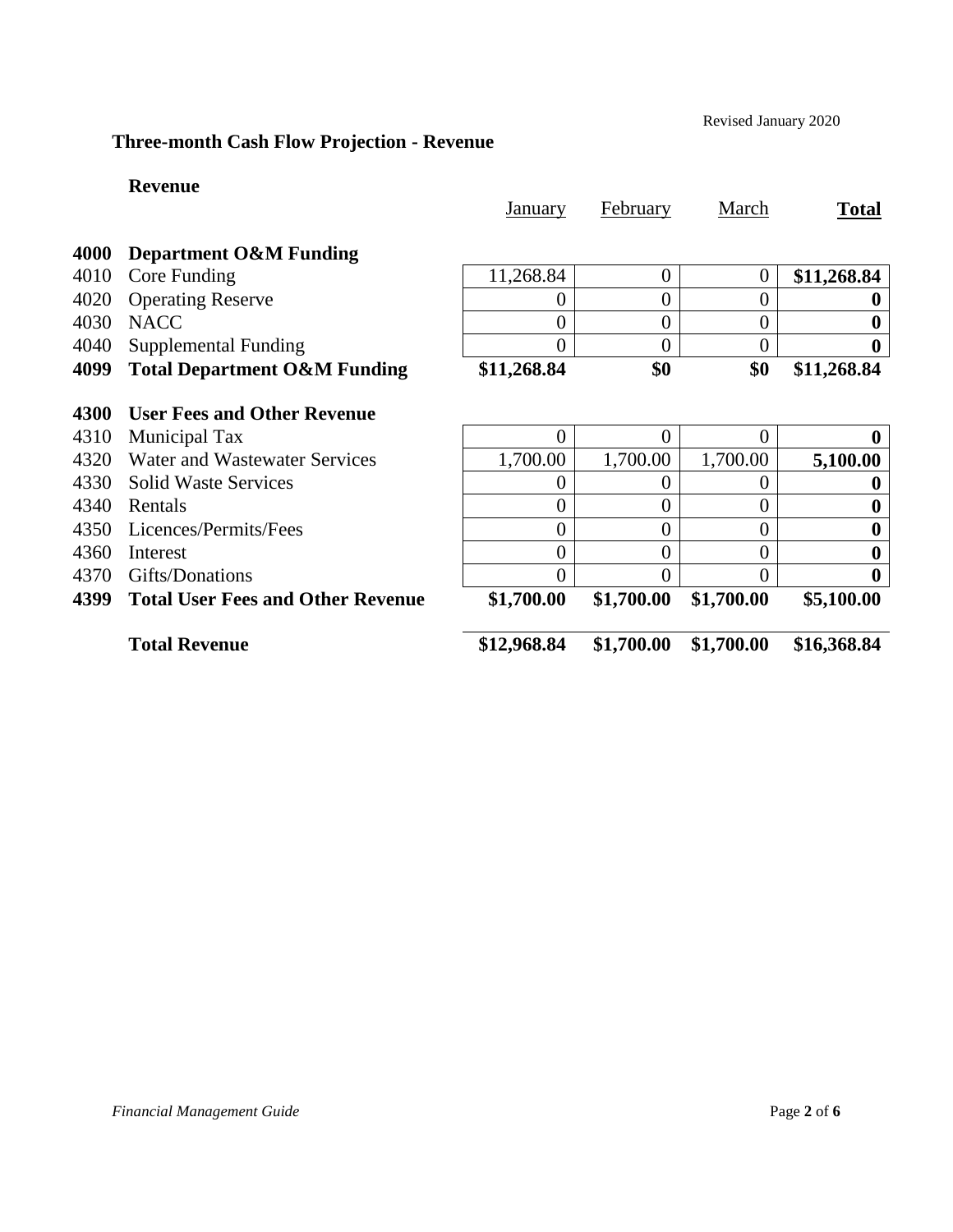h

### **Three-month Cash Flow Projection - Expense**

### Program

#### **Administration**

|      |                                | January    | February   | March      | <b>Total</b> |
|------|--------------------------------|------------|------------|------------|--------------|
| 5001 | <b>Payroll</b>                 |            |            |            |              |
| 5010 | Wages                          | 4,239.36   | 2,826.24   | 2,826.24   | 9,891.84     |
| 5050 | Council Honorariums            | 1,300.00   | 1,300.00   | 1,300.00   | 3,900.00     |
| 5100 | <b>Operations</b>              |            |            |            |              |
| 5110 | <b>Bank/Late Fees/Interest</b> | 10.00      | 10.00      | 10.00      | 30.00        |
| 5140 | Phone/Fax/Internet             | 150.00     | 150.00     | 150.00     | 450.00       |
| 5200 | Travel                         | 100.00     | 100.00     | 100.00     | 300.00       |
| 5330 | <b>Building Maintenance</b>    | 100.00     | 100.00     | 100.00     | 300.00       |
| 5350 | <b>Equipment Maintenance</b>   | 50.00      | 50.00      | 50.00      | 150.00       |
| 5370 | Equipment                      | 1,800.00   | $\theta$   | $\theta$   | 1,800.00     |
| 5380 | <b>Supplies</b>                | 40.00      | 40.00      | 40.00      | 120.00       |
| 5390 | Hydro                          | 100.00     | 100.00     | 100.00     | 300.00       |
|      | <b>Total Administration</b>    | \$7,889.36 | \$4,676.24 | \$4,676.24 | \$17,241.84  |

 $\mathbf{r}$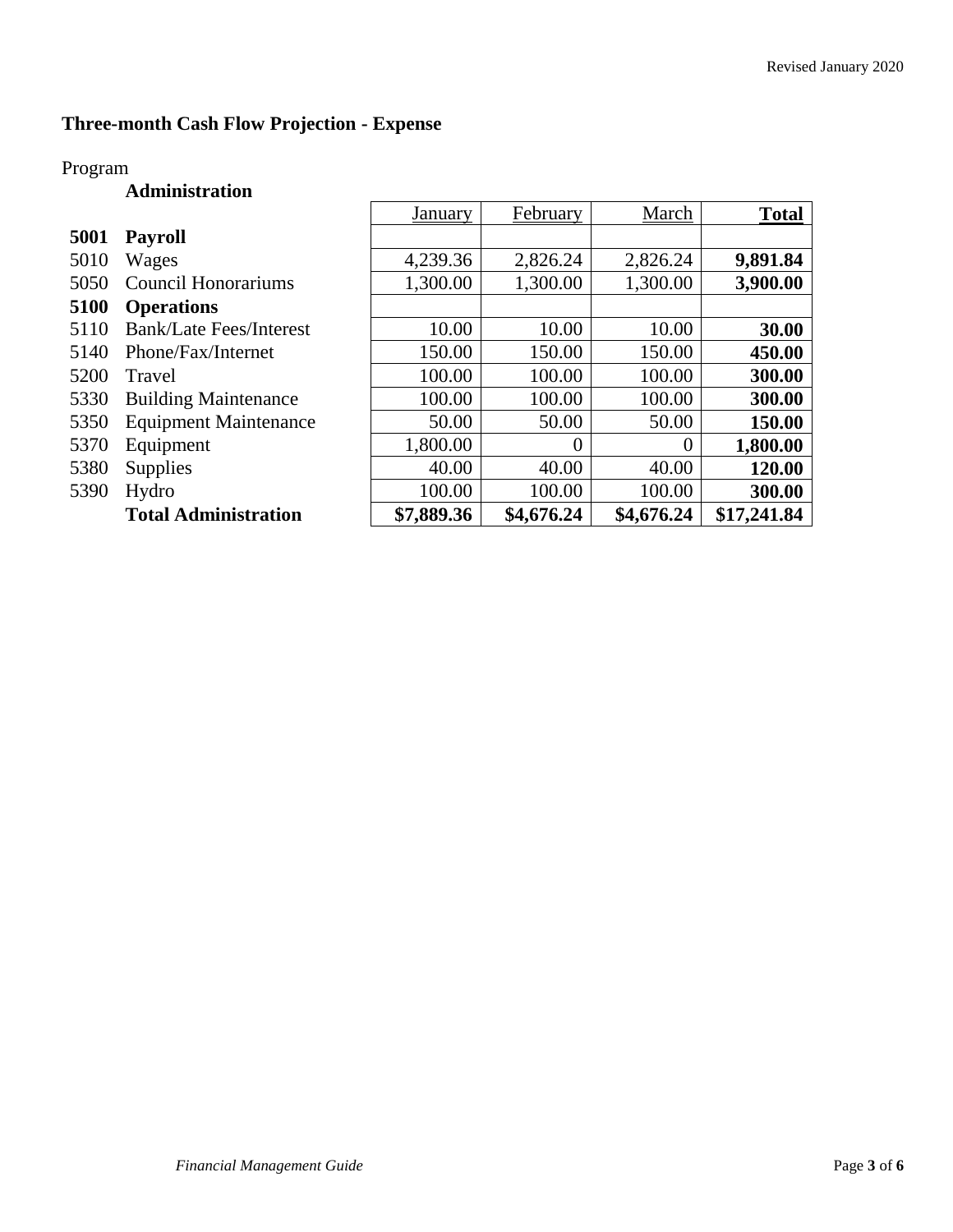# **Cash Flow Projection – Blank Form**

|      | <b>Cash Flow Projection - Totals</b>         |              |                         |       |      |                                 |     |     |                         |     |            |            |            |              |
|------|----------------------------------------------|--------------|-------------------------|-------|------|---------------------------------|-----|-----|-------------------------|-----|------------|------------|------------|--------------|
|      |                                              | $_{\rm Apr}$ | $\overline{\text{May}}$ | $Jun$ | July | $\frac{\text{Aug}}{\text{Aug}}$ | Sep | Oct | $\overline{\text{Nov}}$ | Dec | <u>Jan</u> | <b>Feb</b> | <u>Mar</u> | <b>Total</b> |
|      | <b>Opening Balance</b>                       |              |                         |       |      |                                 |     |     |                         |     |            |            |            |              |
|      | <b>Revenue</b>                               |              |                         |       |      |                                 |     |     |                         |     |            |            |            |              |
| 4099 | Total Department O&M funding                 |              |                         |       |      |                                 |     |     |                         |     |            |            |            |              |
| 4199 | <b>Total Other Federal/Provincial Grants</b> |              |                         |       |      |                                 |     |     |                         |     |            |            |            |              |
| 4399 | <b>Total User Fees and Other Revenue</b>     |              |                         |       |      |                                 |     |     |                         |     |            |            |            |              |
| 4699 | <b>Total Community Operations</b>            |              |                         |       |      |                                 |     |     |                         |     |            |            |            |              |
|      |                                              |              |                         |       |      |                                 |     |     |                         |     |            |            |            |              |
|      | <b>Total Revenue</b>                         |              |                         |       |      |                                 |     |     |                         |     |            |            |            |              |
|      |                                              |              |                         |       |      |                                 |     |     |                         |     |            |            |            |              |
|      | <b>Expense</b>                               |              |                         |       |      |                                 |     |     |                         |     |            |            |            |              |
|      | <b>Total Administration</b>                  |              |                         |       |      |                                 |     |     |                         |     |            |            |            |              |
|      | <b>Total Public Works</b>                    |              |                         |       |      |                                 |     |     |                         |     |            |            |            |              |
|      | <b>Total Water</b>                           |              |                         |       |      |                                 |     |     |                         |     |            |            |            |              |
|      | <b>Total Wastewater</b>                      |              |                         |       |      |                                 |     |     |                         |     |            |            |            |              |
|      | <b>Total Solid Waste</b>                     |              |                         |       |      |                                 |     |     |                         |     |            |            |            |              |
|      | <b>Total Recreation</b>                      |              |                         |       |      |                                 |     |     |                         |     |            |            |            |              |
|      | <b>Total Fire</b>                            |              |                         |       |      |                                 |     |     |                         |     |            |            |            |              |
|      | <b>Total Community Safety Officer</b>        |              |                         |       |      |                                 |     |     |                         |     |            |            |            |              |
|      |                                              |              |                         |       |      |                                 |     |     |                         |     |            |            |            |              |
|      | <b>Total Expense</b>                         |              |                         |       |      |                                 |     |     |                         |     |            |            |            |              |
|      |                                              |              |                         |       |      |                                 |     |     |                         |     |            |            |            |              |
|      | <b>Closing Balance</b>                       |              |                         |       |      |                                 |     |     |                         |     |            |            |            |              |

**Note:** Totals brought forward from the revenue and expense cash flow projection sheets that follow.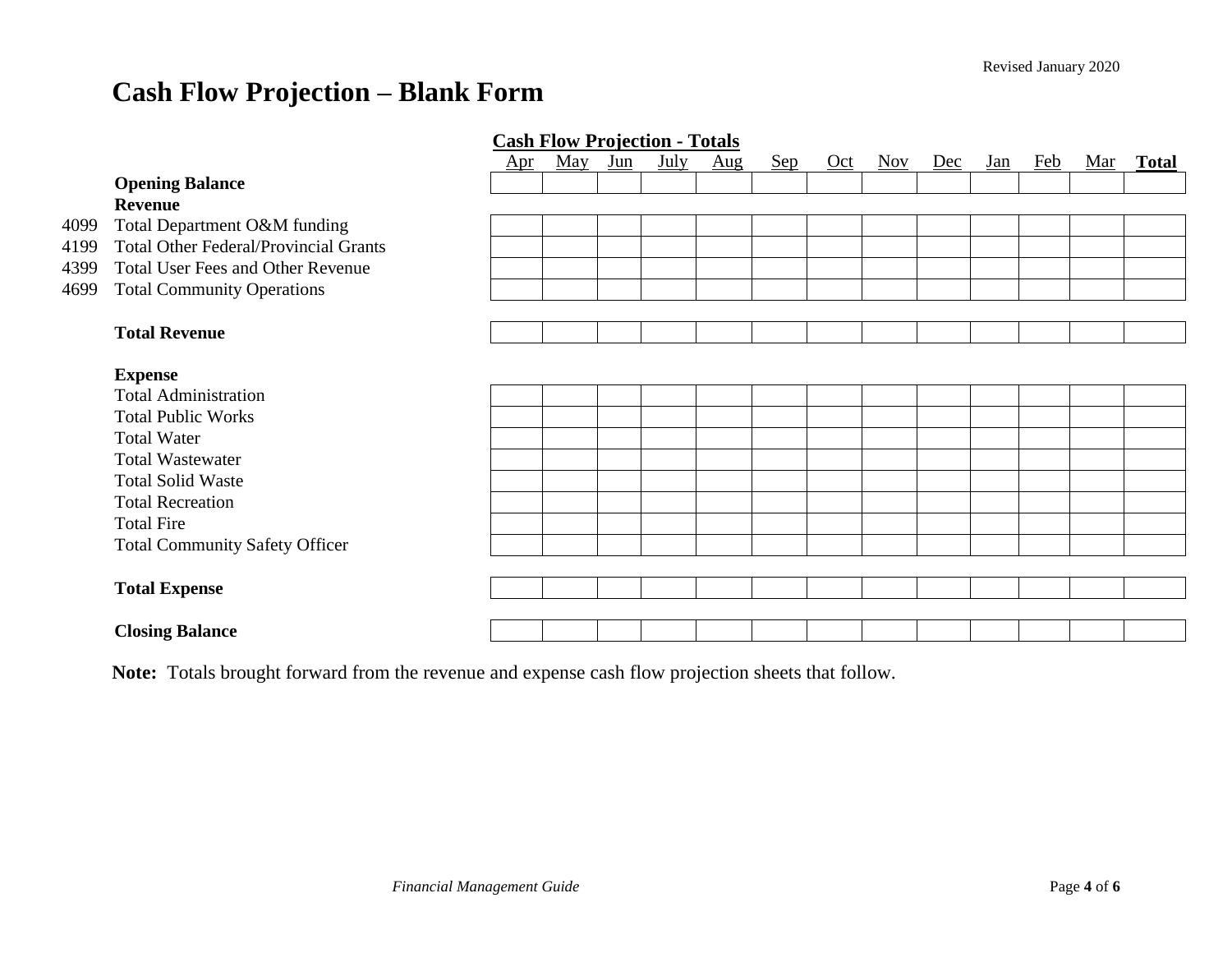| <b>Cash Flow Projection - Revenue</b> |                                              |              |                         |       |      |                                 |            |     |                         |     |            |            |            |              |
|---------------------------------------|----------------------------------------------|--------------|-------------------------|-------|------|---------------------------------|------------|-----|-------------------------|-----|------------|------------|------------|--------------|
|                                       | <b>Revenue</b>                               | $_{\rm Apr}$ | $\overline{\text{May}}$ | $Jun$ | July | $\frac{\text{Aug}}{\text{Aug}}$ | <u>Sep</u> | Oct | $\overline{\text{Nov}}$ | Dec | <u>Jan</u> | <u>Feb</u> | <u>Mar</u> | <b>Total</b> |
| 4000                                  | <b>Department O&amp;M Funding</b>            |              |                         |       |      |                                 |            |     |                         |     |            |            |            |              |
| 4010                                  | Core Funding                                 |              |                         |       |      |                                 |            |     |                         |     |            |            |            |              |
| 4020                                  | <b>Operating Reserve</b>                     |              |                         |       |      |                                 |            |     |                         |     |            |            |            |              |
| 4030                                  | <b>NACC</b>                                  |              |                         |       |      |                                 |            |     |                         |     |            |            |            |              |
| 4040                                  | <b>Supplemental Funding</b>                  |              |                         |       |      |                                 |            |     |                         |     |            |            |            |              |
| 4099                                  | <b>Total Department O&amp;M Funding</b>      |              |                         |       |      |                                 |            |     |                         |     |            |            |            |              |
| 4100                                  | <b>Other Federal/Provincial Grants</b>       |              |                         |       |      |                                 |            |     |                         |     |            |            |            |              |
| 4110                                  | <b>Municipal Operating</b>                   |              |                         |       |      |                                 |            |     |                         |     |            |            |            |              |
| 4160                                  | Municipal Improvement Fund                   |              |                         |       |      |                                 |            |     |                         |     |            |            |            |              |
| 4199                                  | <b>Total Other Federal/Provincial Grants</b> |              |                         |       |      |                                 |            |     |                         |     |            |            |            |              |
| 4300                                  | <b>User Fees and Other Revenue</b>           |              |                         |       |      |                                 |            |     |                         |     |            |            |            |              |
| 4310                                  | Municipal Tax                                |              |                         |       |      |                                 |            |     |                         |     |            |            |            |              |
| 4320                                  | Water and Wastewater Services                |              |                         |       |      |                                 |            |     |                         |     |            |            |            |              |
| 4330                                  | <b>Solid Waste Services</b>                  |              |                         |       |      |                                 |            |     |                         |     |            |            |            |              |
| 4340                                  | Rentals                                      |              |                         |       |      |                                 |            |     |                         |     |            |            |            |              |
| 4350                                  | Licences/Permits/Fees                        |              |                         |       |      |                                 |            |     |                         |     |            |            |            |              |
| 4360                                  | Interest                                     |              |                         |       |      |                                 |            |     |                         |     |            |            |            |              |
| 4370                                  | Gifts/Donations                              |              |                         |       |      |                                 |            |     |                         |     |            |            |            |              |
| 4399                                  | <b>Total User Fees and Other Revenue</b>     |              |                         |       |      |                                 |            |     |                         |     |            |            |            |              |
| 4600                                  | <b>Community Operations</b>                  |              |                         |       |      |                                 |            |     |                         |     |            |            |            |              |
|                                       |                                              |              |                         |       |      |                                 |            |     |                         |     |            |            |            |              |
| 4699                                  | <b>Total Community Operations</b>            |              |                         |       |      |                                 |            |     |                         |     |            |            |            |              |
|                                       |                                              |              |                         |       |      |                                 |            |     |                         |     |            |            |            |              |
|                                       | <b>Total Revenue</b>                         |              |                         |       |      |                                 |            |     |                         |     |            |            |            |              |